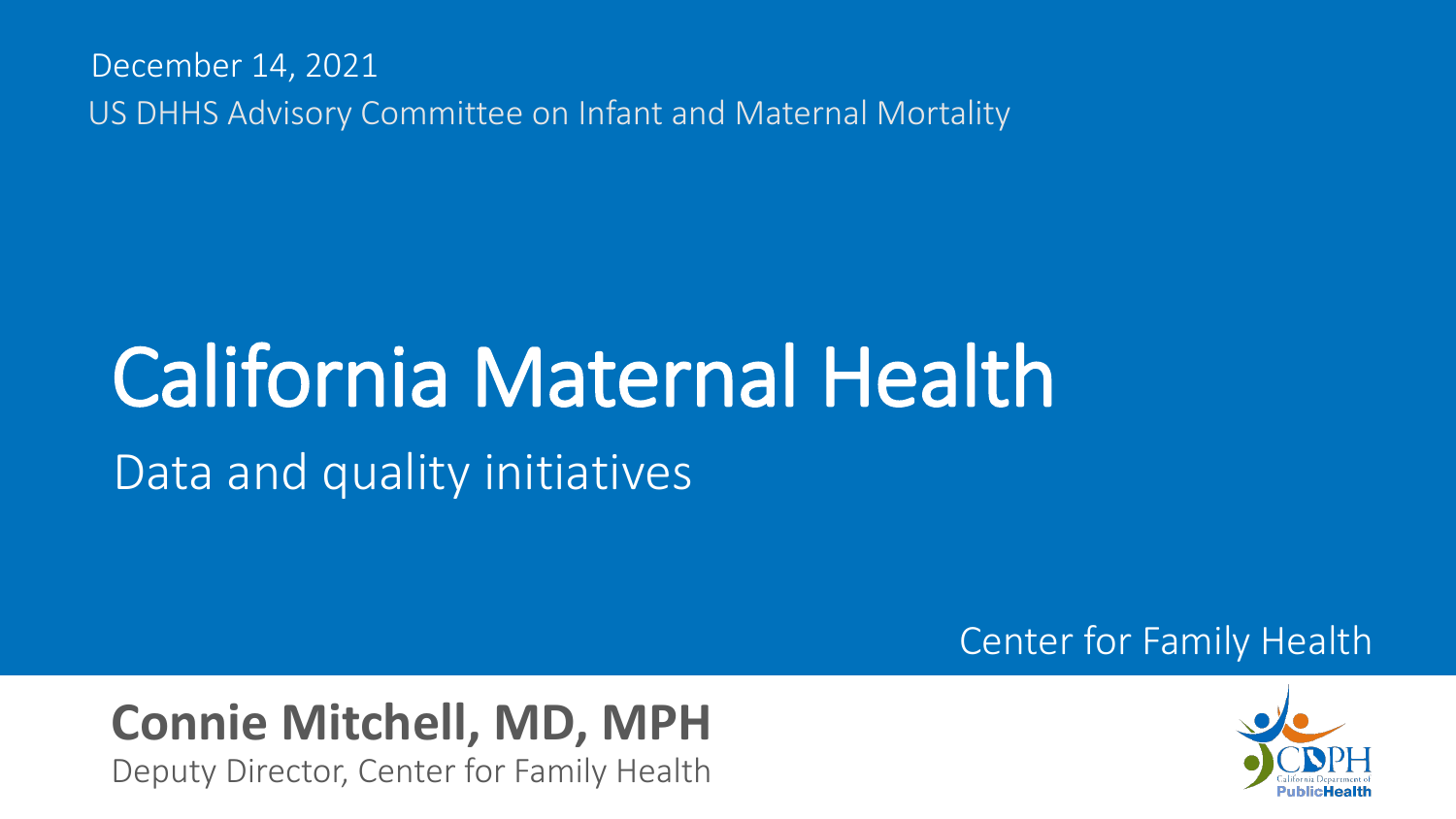# Three Key Questions from SACIMM

- $\rightarrow$  How did CDPH approach rising rates of maternal deaths and what is the relationship between the CDPH and Stanford University's California Maternal Quality Care Collaborative?
- What does California see as major challenges for improving maternal health in the state?
- ▸ How can federal agencies help to support improvement in maternal health for all pregnant people?

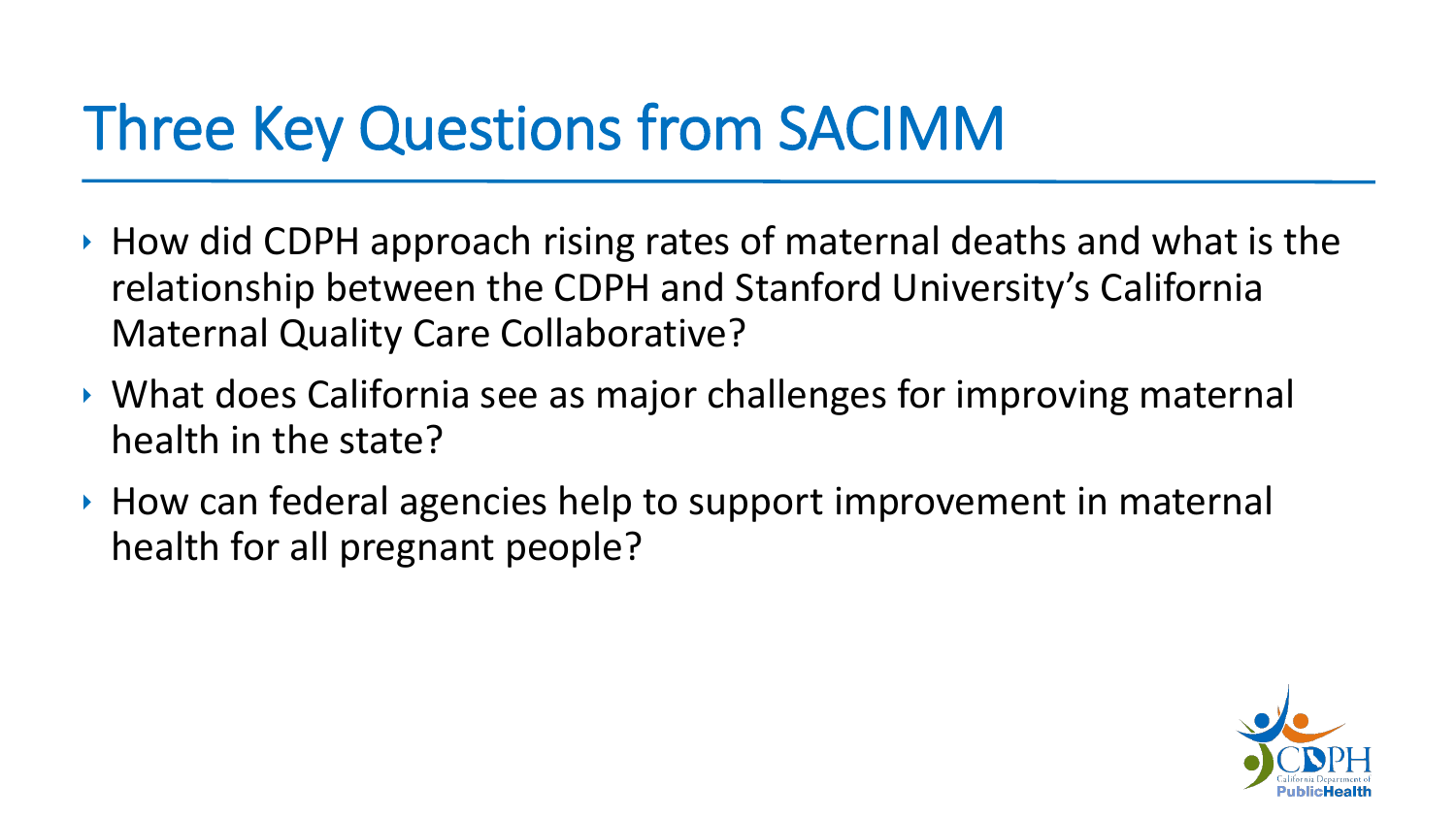### California Approach to Rising Rates of Maternal Mortality

- ▶ CDPH started with hypothesis generation
- ▶ One hypothesis was that obstetrical care, specifically hospital-based rescue care, was contributing to the rise in maternal deaths
- CDPH medical record investigation by CFH was launched and messaging focused on quality improvement and not regulatory oversight
- ▶ CDPH provided Title V seed funding to CMQCC to serve as a vehicle for engagement of the medical community in partnership with public health to address rising maternal mortality
- CDPH MMRC identified areas/themes for QI and toolkits were developed to assist hospitals and providers in QI efforts based on the data of the MMRC
- CMQCC then implemented a structure for QI collaboratives (funded by hospital participants) and using real time outcomes data to support hospital QI efforts

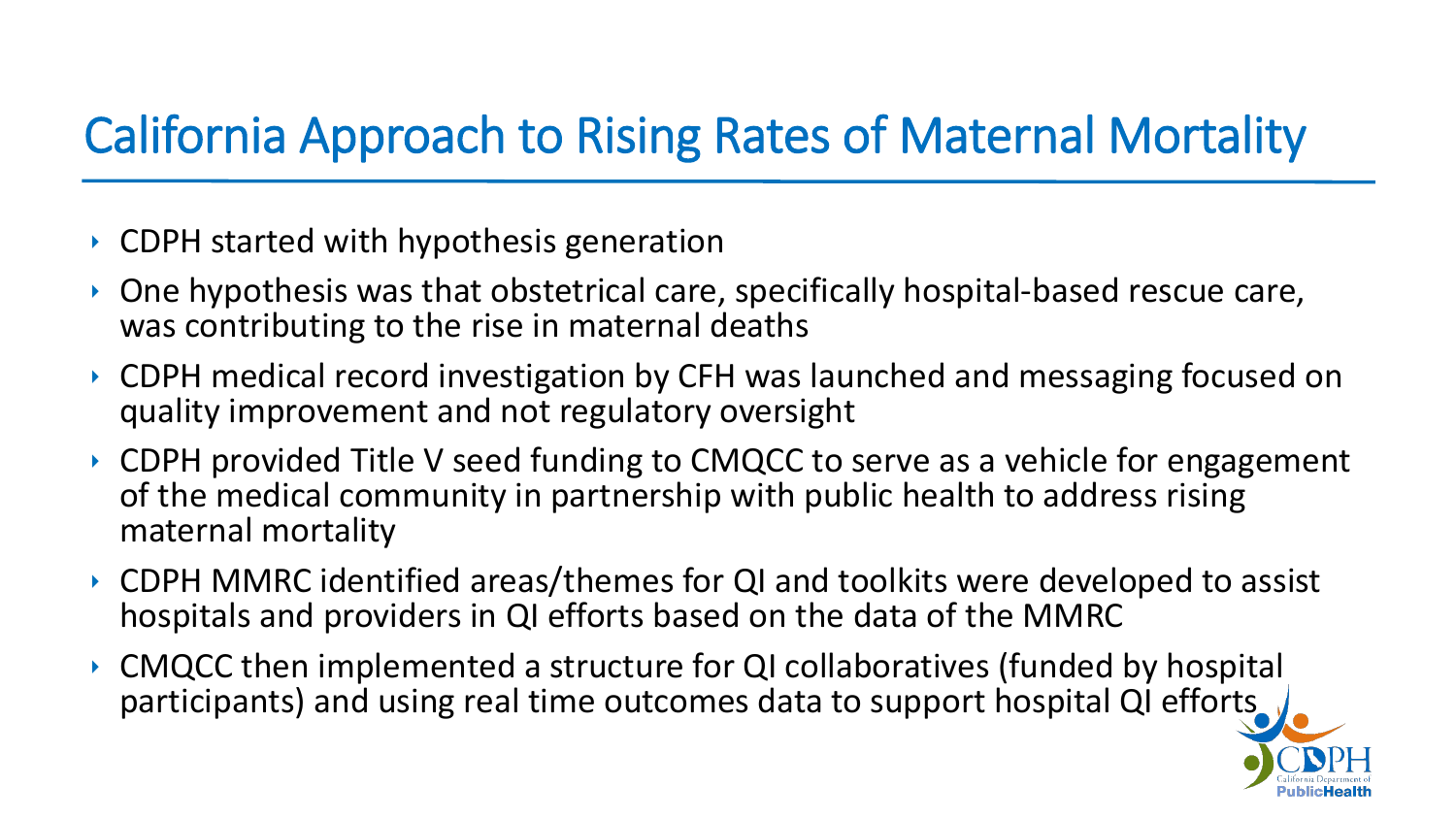# Maternal Mortality Ratio: CA vs. U.S. 2002-2016



**SOURCE:** State of California, Department of Public Health, California Birth Statistical Master Files (2002-2016), California Death Statistical Master Files (2002-2013), and California Pregnancy Status Errata Files, (2014-2016).Maternal mortality for California (deaths ≤ 42 days postpartum) was calculated using ICD-10 cause of death classification (codes A34, O00-O95,O98-O99). Data on U.S. maternal deaths are published by the National Center for Health Statistics through and found in the CDC WONDER Database (accessed at [http://wonder.cdc.gov](http://wonder.cdc.gov/) on February 25, 2020) Produced by California Department of Public Health, Center for Family Health, Maternal, Child and Adolescent Health Division, July, 2020.

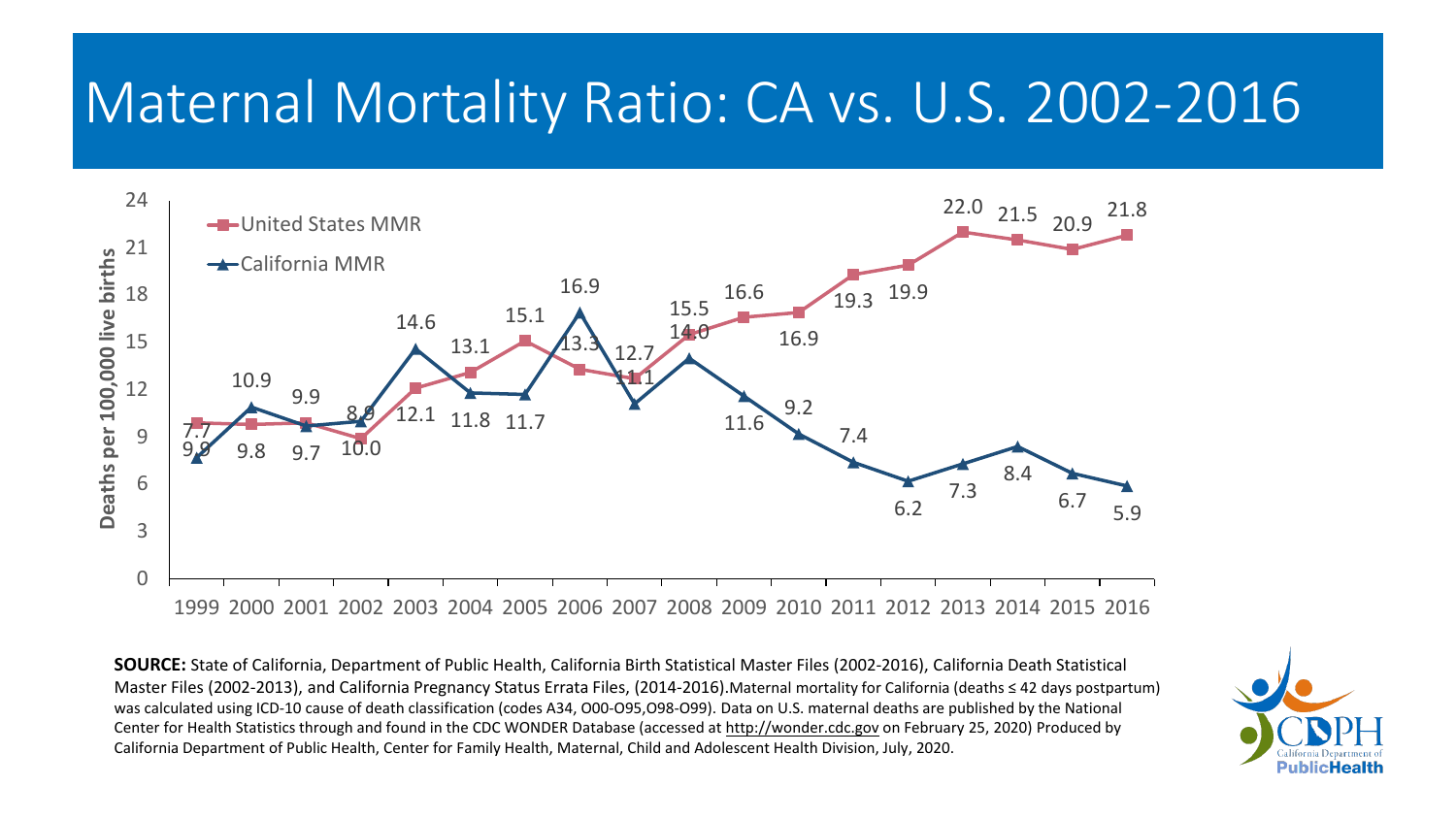# Pregnancy-Related Mortality Ratios, California Residents; 2008-2016



Pregnancy-related mortality ratio (PRMR) = Number of pregnancy-related deaths per 100,000 live births, up to one year after the end of pregnancy. Pregnancy-relatedness determinations were made through a structured expert committee case review process.

Maternal mortality ratio (MMR) = Number of obstetric deaths per 100,000 live births, identified using ICD-10 cause of death classification for obstetric deaths (codes A34, O00-O95, O98-O99) from the California death certificate data (2008-2013) and California pregnancy status errata file (2014-2016). MMR includes maternal deaths only up to 42 days after the end of pregnancy.

*Note: In 2009, the influenza A (H1N1) pandemic caused a spike in the pregnancy-related mortality rate.*

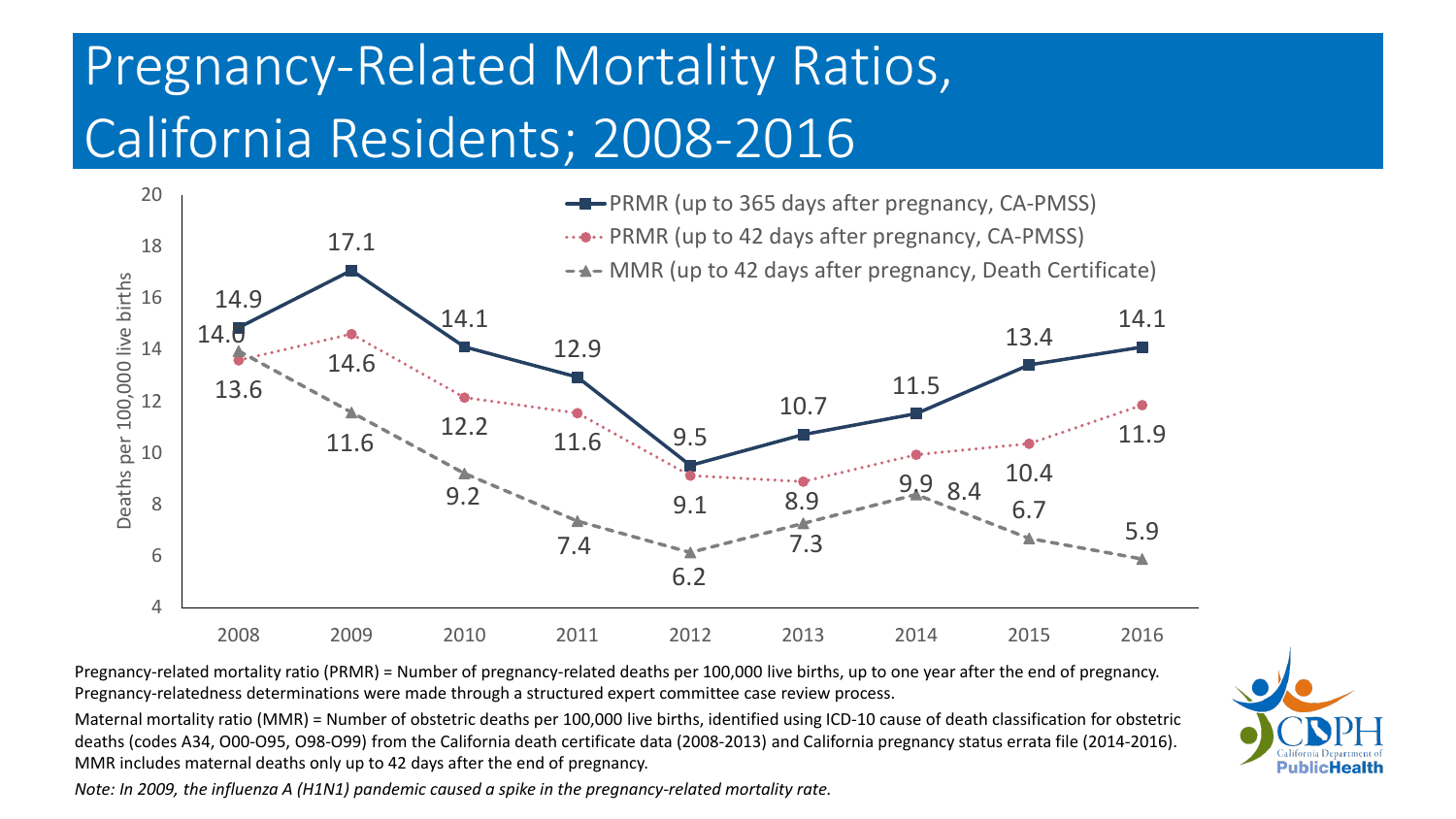### Maternal Mortality Ratios by Race/Ethnicity, California Residents; 2002-2016



**SOURCE:** State of California, Department of Public Health, California Birth Statistical Master Files (2002-2016), California Death Statistical Master Files (2002-2013), and California Pregnancy Status Errata Files, (2014-2016). Maternal mortality for California (deaths ≤ 42 days postpartum) was calculated using ICD-10 cause of death classification (codes A34, O00-O95,O98-O99). Produced by California Department of Public Health, Center for Family Health, Maternal, Child and Adolescent Health Division, July, 2020.

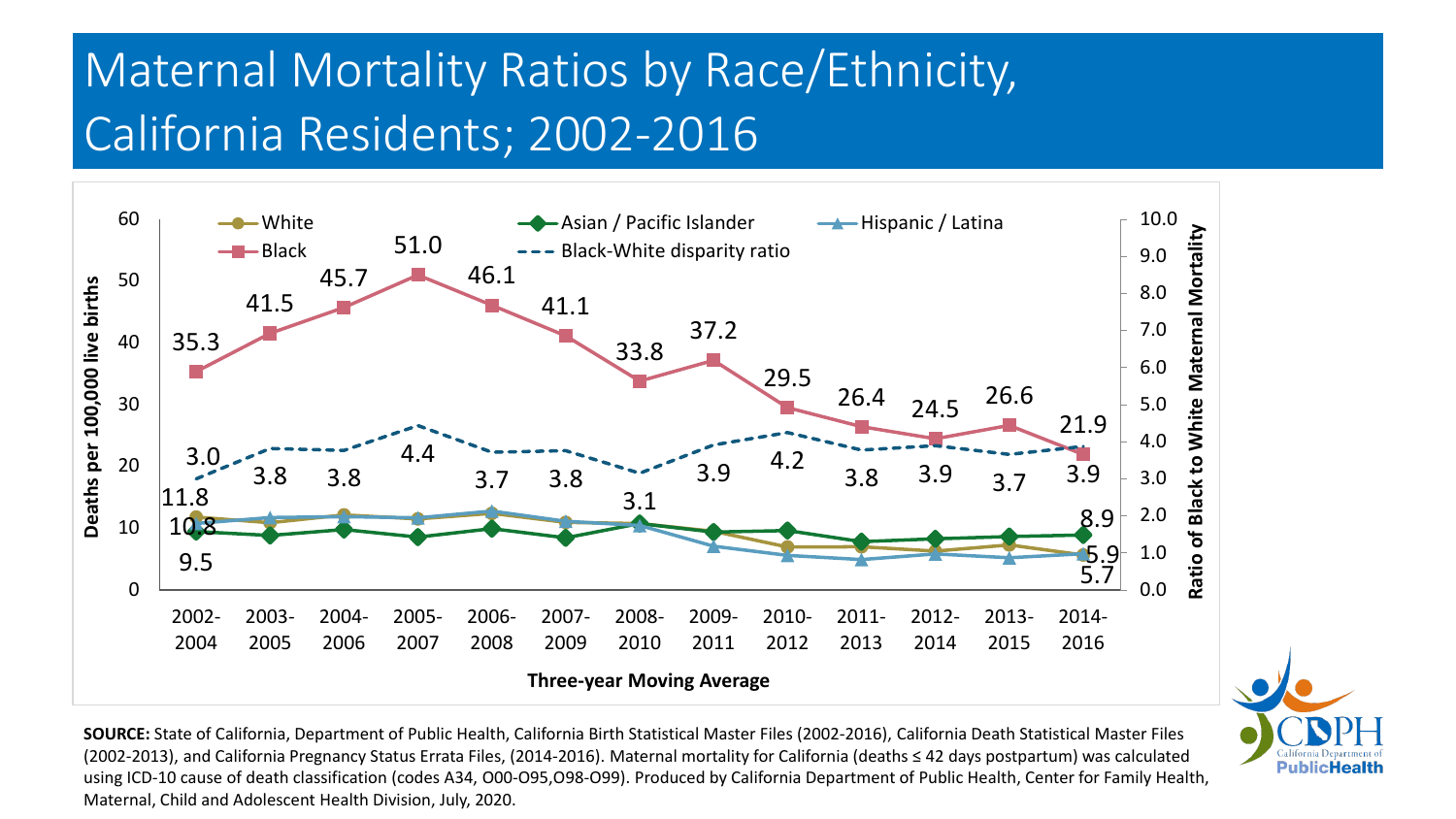# Pregnancy-Related Mortality Ratios by Race/Ethnicity, California Residents; 2008-2016



Pregnancy-related mortality ratio (PRMR) = Number of pregnancy-related deaths per 100,000 live births. Pregnancy-related deaths include deaths within a year of pregnancy from causes related to or aggravated by the pregnancy or its management. Pregnancy-relatedness determinations were made through a structured expert committee case review process.

**PublicHealth**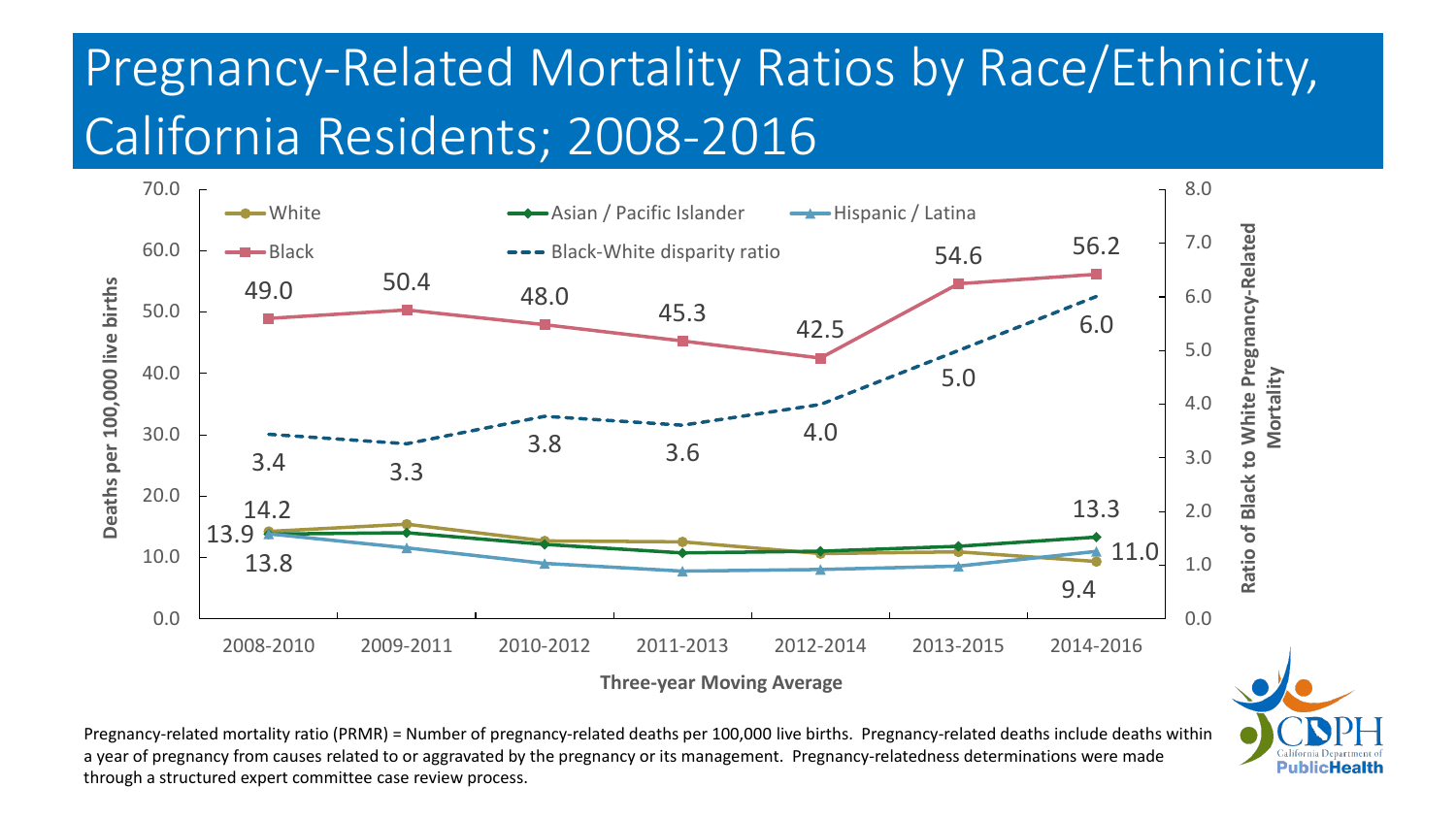# What does California see as major challenges to improving maternal health in the state?

- Addressing disparities in perinatal outcomes by addressing systemic racism and social determinants of health
- ▶ Using the life course approach to risk reduction AND resiliency promotion
- Increasing support for other health risk conditions such as behavioral health and chronic disease related maternal morbidity
- Reproductive health literacy for all including understanding of the pregnancy health burden and high-risk conditions
- Continued work to improve the quality of reproductive health care

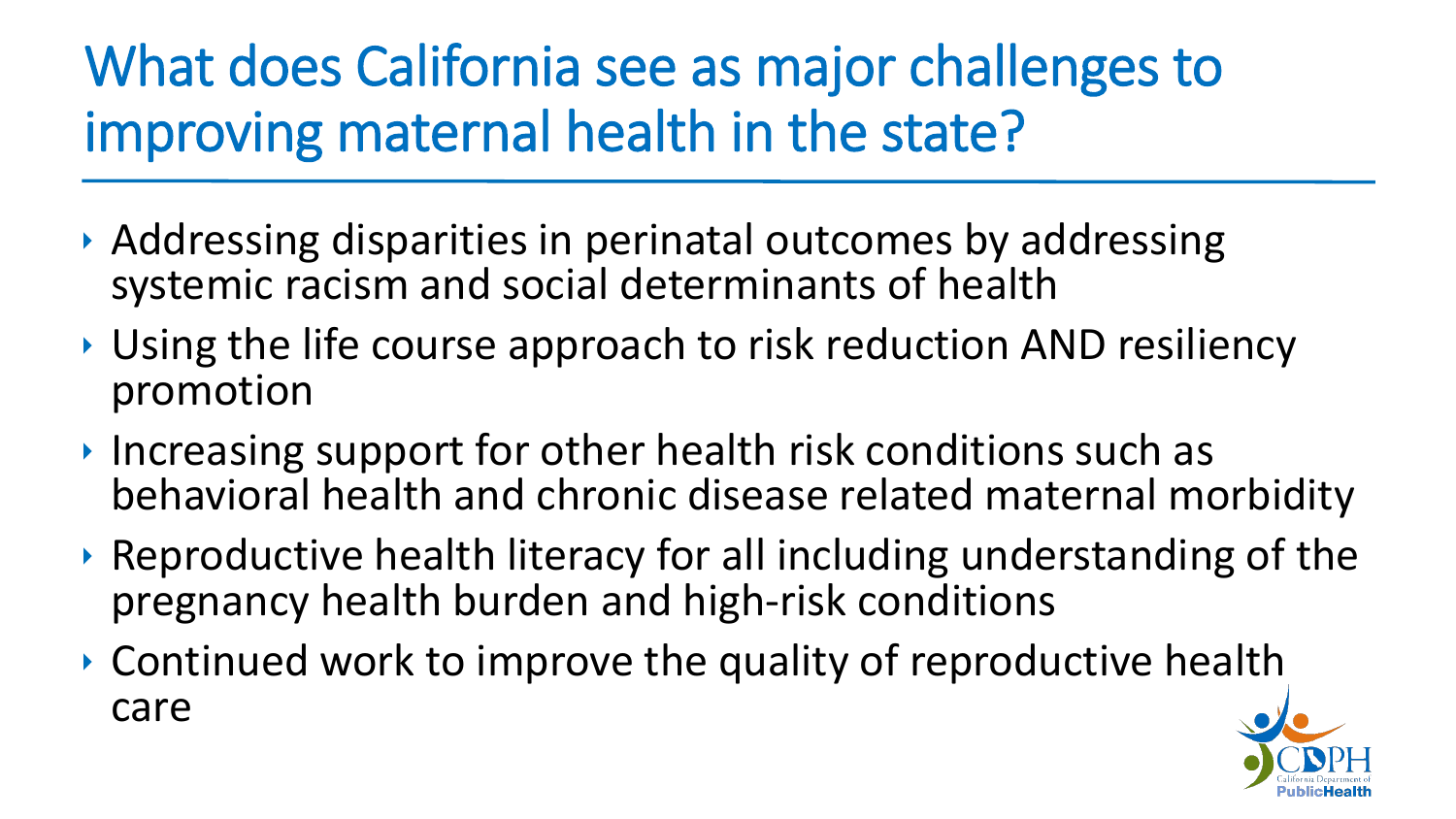### How can federal agencies help to support improvement in maternal health for all pregnant people?

- **Provide equity based COVID recovery assistance for families and women**
- Increased focus on rising rates of maternal morbidity
- Prioritize social support during pregnancy as routine part of prenatal care.
- Create a national learning collaborative (both MediCaid and Public Health) focused specifically on morbidity and mortality perinatal outcomes for Black people
- Increase support for parents and a national vision that child rearing is shared responsibility
- Incentivize a stronger and more diverse reproductive health workforce
- Address data quality issues
- Conduct a LEAN assessment of federal processes to increase flexibility and reduce procedural and reporting burdens

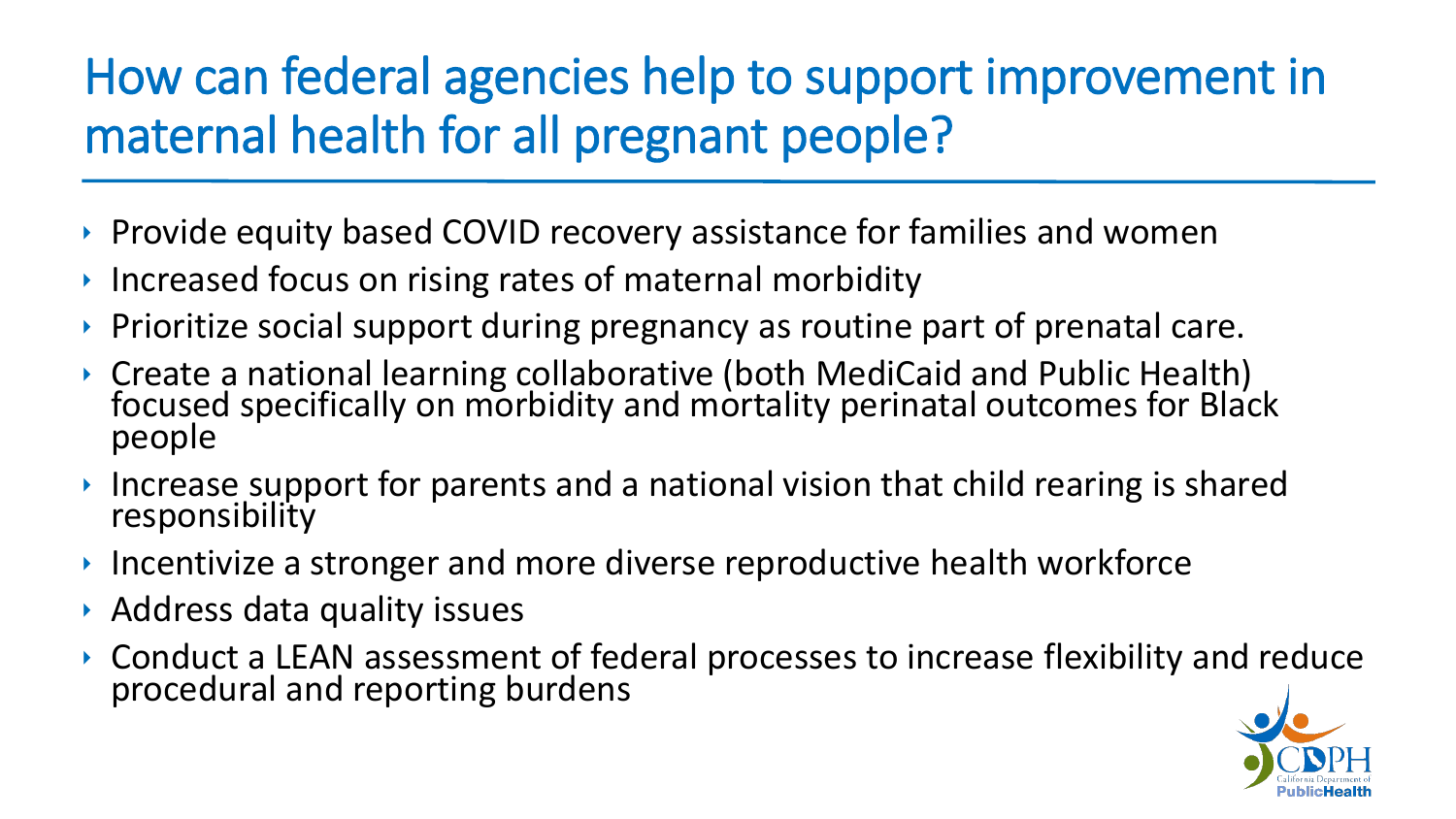# Policy Resources

- National Academies of Sciences, Engineering, and Medicine 2021. *[Advancing Health Equity and Reducing Maternal Morbidity and](https://doi.org/10.17226/26307)  Mortality: Proceedings of a Workshop*. Washington, DC: The National Academies Press.
- Bigby JA, Anthony J, Hsu R, et *al Recommendations for Maternal Health and Infant Health Quality Improvement in Medicaid and the Children's Health Insurance Program*. Division of Quality & Health Outcomes, CMMS, 2020
- *Healthy Women, Healthy Pregnancies, Healthy Futures: Action Plan to Improve Maternal Health in America.* US Department of Health and Human Services, 2020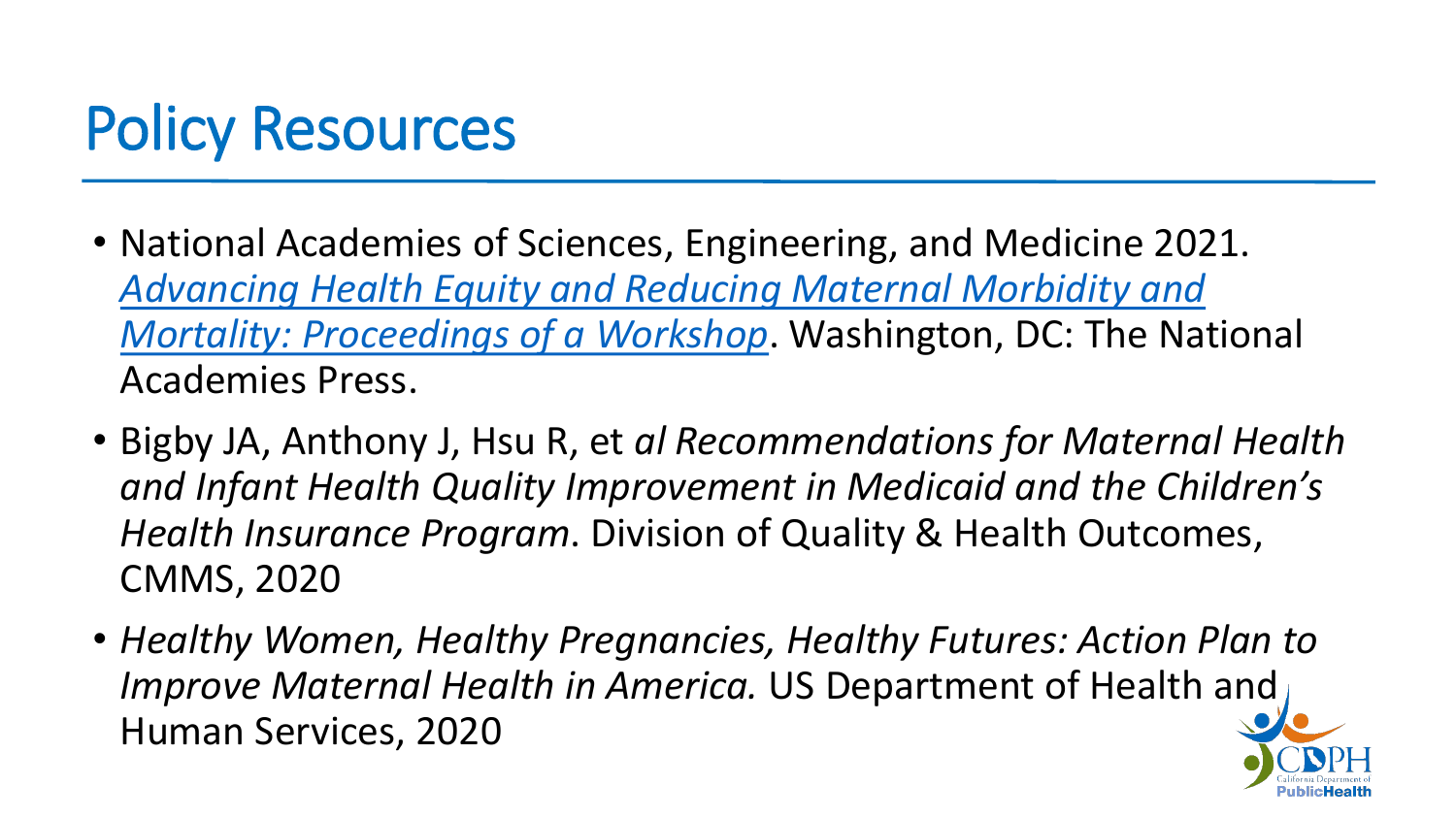## Advancing Maternal Health as a Human Rights Issue

- ▶ Improve Health Care Access & Quality
- Address Underlying Determinants of Health
- Eliminate Discrimination in Law and Practice
- **Ensure Accountability**
- ▶ Include and Empower

Source: Center for Reproductive Rights, [Guiding Principles for](https://reproductiverights.org/wp-content/uploads/2021/03/USPA_MH_OnePager_Policy-Center.pdf) [Maternal Health Policy Change](https://reproductiverights.org/wp-content/uploads/2021/03/USPA_MH_OnePager_Policy-Center.pdf)